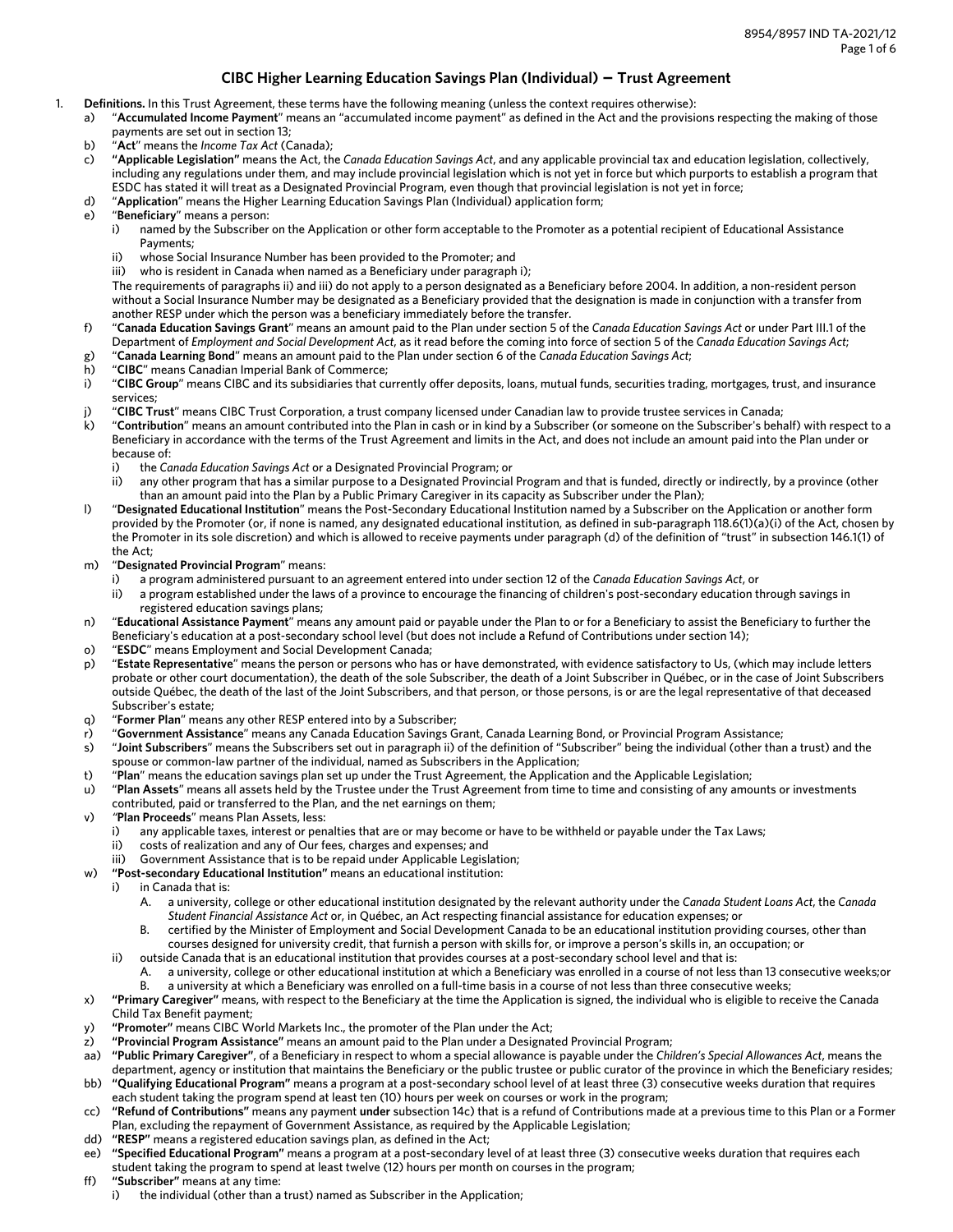- ii) the individual and the spouse or common-law partner of the individual, named as Joint Subscribers in the Application;
- iii) the Public Primary Caregiver named as Subscriber in the Application;
- iv) another individual (other than a trust) or another Public Primary Caregiver who has, under a written agreement, acquired a Public Primary Caregiver's rights as a Subscriber;
- v) an individual who has acquired a Subscriber's rights under the Plan pursuant to a decree, order or judgment of a competent tribunal, or under a written agreement, relating to the division of property between the individual and a Subscriber in settlement of rights arising out of, or on the breakdown of, their marriage or common-law partnership; or
- vi) after the death of a Subscriber, any other person (including the estate of the deceased Subscriber) who:
	- A. acquires the deceased Subscriber's rights as a Subscriber under the Plan; or
	- B. makes contributions into the Plan in respect of a Beneficiary with the written consent of the Promoter, and any other person (including the estate of the deceased Subscriber) who acquires the deceased Subscriber's rights under the Plan, but does not include an individual or a Public Primary Caregiver whose rights as a Subscriber under the Plan had been acquired by an individual or Public Primary Caregiver in the circumstances described in paragraph iv) or v);
- gg) **"Tax Laws"** means the Act and any applicable tax legislation of Your Canadian province of residence as recorded in Your Application, as amended from time to time on proper notice to Us, provided that if You become a non-resident of Canada, "Tax Laws" means the Act;
- hh) **"Termination Date"** means the earliest of the following:
- i) the Ultimate Termination Date;
	- ii) if an Accumulated Income Payment is made from the Plan, the last day of February of the year after the year in which the first Accumulated Income Payment is made from the Plan;
	- iii) such earlier date that the Promoter is directed in writing by the Subscriber to terminate the Plan; and
	- iv) the date the Promoter determines to terminate the Plan under subsection 16;
- ii) **"Trust Agreement"** means this CIBC Higher Learning Education Savings Plan (Individual) Trust Agreement; Unless otherwise indicated, any reference to sections, subsections, paragraphs and subparagraphs mean those provisions in the Trust Agreement;
- jj) **"Trustee"** means CIBC Trust Corporation and any successor trustee of the Plan;
- kk) "**Ultimate Termination Date**" means the end of the 35th year following the year in which the Plan was entered into;
- ll) "**We**", "**Us**", and "**Our**" means the Trustee and the Promoter;
- mm) **"You", "Your",** and **"Yours"** refer to:
	- i) for individual Subscribers, the person or persons who has or have signed the Application and will be the Subscriber of the Plan;
	- ii) for a Public Primary Caregiver who is a Subscriber, the Public Primary Caregiver; and
	- iii) any subsequent person who acquires rights as a Subscriber in accordance with the Trust Agreement and Applicable Legislation.
- 2. **Purpose of the Trust**. The Trustee will hold the Plan Assets irrevocably in trust (subject to the terms of the Trust Agreement including payment of fees and other amounts under section 21 for any of these purposes:
	- a) the payment of Educational Assistance Payments under section 11;
	- b) the payment of Refunds of Contributions under subsection 14c);
	- c) the payment to a Designated Educational Institution in Canada or a trust in its favour;
	- d) the payment to a trust that irrevocably holds property pursuant to another RESP in accordance with the Applicable Legislation;
	- e) the payment of Accumulated Income Payments under section 13;
	- f) the repayment of Government Assistance (and the payment of amounts related to those repayments) under the *Canada Education Savings Act* or under a Designated Provincial Program, as required by the Applicable Legislation; and
	- g) any other purpose set out in the definition of "trust" in subsection 146.1(1) of the Act.
- 3. **Appointment of Trustee.** CIBC Trust agrees to act as Trustee of the Plan and to be responsible for the trust fund created under the Trust Agreement.
- Role of Promoter. The Promoter agrees to pay or cause to be paid Educational Assistance Payments to or for one or more Beneficiaries upon the direction of the Subscriber and otherwise in accordance with the Trust Agreement. The Promoter is ultimately responsible for Plan administration, including obtaining Canada Revenue Agency's approval of the Trust Agreement as a specimen plan and applying for registration of the Plan as an RESP under the Applicable Legislation. The Promoter must also ensure that the Plan complies at all times with the Applicable Legislation's requirements for RESPs. The Promoter may, if it wishes, delegate certain administrative duties to the Trustee or any other member of the CIBC Group. The Promoter may determine in its sole discretion whether or not the Plan accepts applications for and any payment or transfer of Government Assistance into the Plan.

#### 5. **Joint Subscribers and Multiple Subscribers.**

- a) Where there are Joint Subscribers, the Joint Subscribers confirm that they are joint tenants with rights of survivorship (except for a Subscriber resident in Québec, where this right does not exist at law). Joint tenancy with right of survivorship means that if one Subscriber dies, the other Subscriber automatically will become the sole Subscriber and will assume all rights and obligations of the deceased Subscriber under the Plan including the right to receive a Refund of Contributions under subsection 14d) and an Accumulated Income Payment under section 13.
- b) Where there are Joint Subscribers or multiple Subscribers who are not Joint Subscribers:
	- i) notices and other communications to be sent under the Trust Agreement by the Promoter or its agent to the Subscribers will be effective and binding on all Subscribers when sent to one Subscriber only in accordance with subsection 26b);
	- ii) the Subscribers are jointly and severally (solidarily in Québec) liable for any amounts which may be payable under sections 21 or 22;
	- iii) each Subscriber authorizes any other Subscriber to act on his or her behalf with respect to this Plan;
	- iv) The Trustee, the Promoter, and any of their agents may act on instructions or requests received from any Subscriber with respect to the Plan, without any instructions or confirmation from any other Subscriber, including with respect to Plan Contributions, naming Beneficiaries, investments, payments, and refunds; and
	- v) each Subscriber authorizes and directs the Trustee, the Promoter, and their agents to so act and confirms that a payment or refund which is payable under this Plan to the Subscribers may be paid to either of them or each of them separately in the proportion as directed by a Subscriber, subject to the requirements regarding payment of Accumulated Income Payments as set out in section 13, and that payment or refund will be deemed to be payment or refund to all Subscribers.
- 6. **Beneficiaries.** The Subscriber must name a Beneficiary on the Application. At any time, the Subscriber may change the Beneficiary, subject to Applicable Legislation, by notice to the Promoter on a form acceptable to it. Within ninety (90) days after an individual is named as a Beneficiary, the Promoter or its agent will send the individual written notice of the existence of the Plan and the Subscriber's name and address. If the Beneficiary is under 19 years of age at that time and ordinarily lives with a parent/legal guardian or is maintained by a Public Primary Caregiver, the notice will instead be sent to the parent/legal guardian or Public Primary Caregiver, as the case may be.

## 7. **Contributions and Transfers into the Plan**.

- a) **Contributions**. The Subscriber is responsible for deciding when and how much to contribute to the Plan and ensuring that the RESP lifetime limit imposed by subsection 204.9(1) of the Act in respect of a Beneficiary is not exceeded (\$50,000 for 2007 and later years). Contributions will be considered to have been made pro rata in respect of each Beneficiary unless otherwise stipulated by a Subscriber. Contributions may be in cash or, in the Promoter`s or its agent's sole discretion, in kind (which means that the Promoter may accept the transfer of actual investments if they are permitted under section 8). The Promoter or its agent may set a minimum amount or value for each Contribution. However, for Contributions after 2003, a Contribution in respect of a Beneficiary is permitted only if:
	- i) the Beneficiary's Social Insurance Number is provided to the Trustee before the Contribution is made (unless the Plan was entered into before 1999) and the Beneficiary is resident in Canada when the Contribution is made; or
	- ii) the Contribution is made by way of transfer from another RESP under which the Beneficiary was a Beneficiary immediately before the transfer.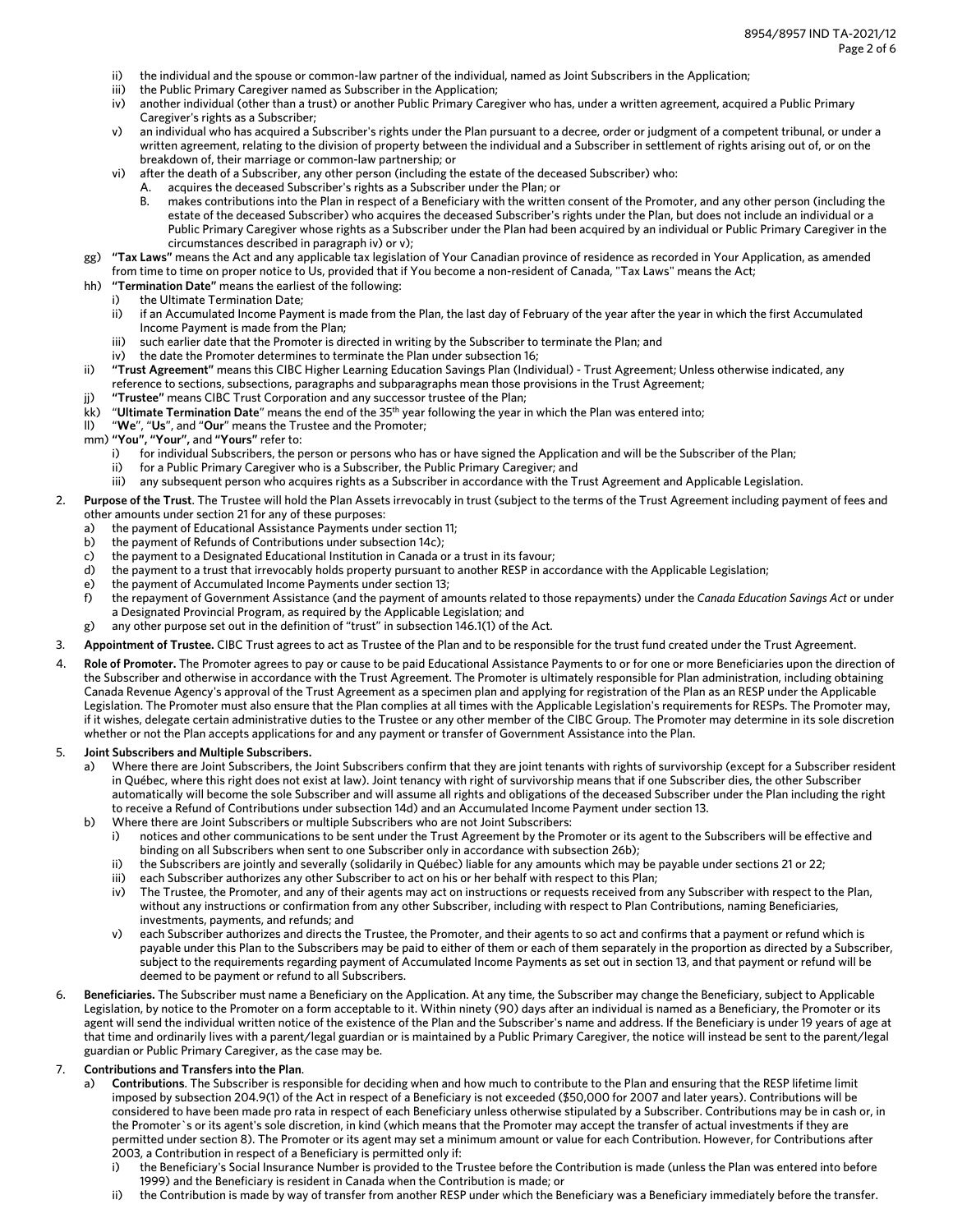- b) **Deadline on Contributions.** Contributions cannot be made more than 31 years following the year in which the Plan is entered into.
- c) **Limit on Amount of Contributions**. If the RESP lifetime limit referred to in subsection 8a) is exceeded, the Subscriber is entirely responsible for requesting a large enough refund under paragraph 14c) to withdraw the "Subscriber's share of the excess amount" (as that phrase is defined in subsection 204.9(1) of the Act).
- d) **Transfers from Other RESPs.** The Promoter or its agent in its sole discretion reserves the right to accept or decline transfers. Amounts or investments may be transferred from a Former Plan into this Plan (if they are permitted investments under section 8) in accordance with subsections 146.1(6.1) and 204.9(5) of the Act, as long as no Accumulated Income Payments were made from the Former Plan before the transfer and the transfer is otherwise allowed by the Applicable Legislation. To the extent that the transferred amount was paid into the Former Plan by a subscriber in respect of a Beneficiary under the Former Plan, it will be deemed to be a Contribution made in respect of each Beneficiary of the Plan, and at the same time and in the same amount as it was paid into the Former Plan, unless a Beneficiary of this Plan was also a beneficiary of the Former Plan immediately before the transfer or the Beneficiary of this Plan was under 21 years of age at the time the Plan was entered into and is a sibling of a beneficiary of the Former Plan. After that transfer of assets from a Former Plan to the Plan, for all purposes of the Trust Agreement, the Plan will be deemed to be entered into on the earlier of the day on which the Plan was entered into and the day on which the Former Plan was entered into.

#### 8. **Investments.**

- a) All investment management authority is solely Your responsibility. This means any statutory rules regarding authorized trustee investments or trustee's duty with regard to investment where the trustee is charged with managing the investments, do not apply to this trust. We will hold, invest and sell the Plan Assets according to Your instructions. We may require any instructions to be in writing.
- b) Notwithstanding anything in the Trust Agreement, We may decline to accept any particular Contribution or transfer or to make or continue to hold any particular investment, in Our sole discretion or for any reason, including any asset if it does not comply with Our administrative requirements or policies in place from time to time. We may also need You to provide special supporting documentation as a condition to Our making certain investments for the Plan.
- c) Any cash balance, including Contributions received by Us and not immediately invested by You, will be held as a deposit with the Trustee under the *Trust and Loan Companies Act* (Canada), payable on demand. The Trustee may pay interest on the deposit at a rate and to be credited at a time as it in its sole discretion determines.
- d) It will be solely Your responsibility to determine whether any transfer, contribution or investment is or remains a "qualified investment" and is not a "prohibited investment" for RESPs pursuant to the Tax Laws. The Promoter shall exercise the care, diligence and skill of a reasonably prudent person to minimize the possibility that the Plan holds a non-qualified investment. The Plan will bear any taxes, penalties and/or related interest imposed under the Tax Laws. If the Plan Assets are insufficient to pay any taxes, penalties or related interest incurred, or if taxes, penalties or related interest are imposed after the Plan has ceased to exist, You must pay or reimburse Us directly for any such taxes, penalties or related interest other than for charges, taxes or penalties imposed on the Trustee and/or Promoter under the Act. It is also solely Your responsibility for any taxes, interest and/or penalties imposed on You under the Tax Laws for acquiring or holding either non-qualified investments or prohibited investments. Should an investment no longer be a qualified investment for an RESP under the Act, We may, in our sole discretion, withdraw that investment from the Plan and deliver it to You in kind, or sell it and retain the proceeds in the Plan. We shall determine the fair market value of the investment for tax reporting purposes in such manner as we determine in our sole discretion.
- e) We will not be responsible for any loss or tax resulting from the sale or other disposition or any valuation of any investment forming part of the Plan Assets, for any purposes of the Plan.
- 9. **Your Account and Statements.** We will maintain an account in Your name showing all Contributions, transfers, investments, withdrawals and payments. We will provide You account statements as required under securities regulations. We will prepare returns and file reports as may be required from time to time by the Tax Laws and Applicable Legislation.
- 10. **Management and Ownership**. We may hold any investment in Our own name, in the name of Our nominee or agent, in bearer form or in another name or form, or with any custodian, clearing corporation or depository, as We may determine. We may generally exercise the power of an owner with respect to the Plan Assets, including the right to vote or give proxies to vote, however, We may decline to act or as a condition to acting may require You to sign documents related to subscriptions, voting, proxies or other corporate actions, as We in Our sole discretion determine and We will have no liability for acting or declining to act. We may sell assets to pay any assessments, taxes or charges in connection with Your or the Plan's liability. In exercising Our rights and carrying out Our responsibilities, We may employ agents and advisors, including legal counsel, and may act or not act on the advice or information of any agent or advisor.
- 11. **Educational Assistance Payments.** Educational Assistance Payments will be composed of Government Assistance and earnings on Plan Assets and will be otherwise payable in accordance with Applicable Legislation. Upon direction from the Subscriber, in written form or other manner as authorized by the Promoter, the Promoter agrees to pay or cause to be paid Educational Assistance Payments to or for a Beneficiary. An Educational Assistance Payment can be made to or for a Beneficiary only where:
	- a) one of the following applies:
		- i) the Beneficiary is at the time of the payment enrolled as a student in a Qualifying Educational Program at a Post-secondary Educational Institution; or
		- ii) the Beneficiary is at the time of the payment at least 16 years of age and is enrolled as a student in a Specified Educational Program at a Postsecondary Educational Institution; or
		- iii) the Beneficiary has, within six months prior to the time of payment, ceased to be enrolled as a student in a Qualifying Educational Program or a Specified Educational Program, as the case may be; and
	- b) either:
		- i) the Beneficiary satisfies the condition set out in subparagraph 11a) i) and:
			- A. has satisfied that condition throughout at least 13 consecutive weeks in the 12-month period preceding the time of the payment; or
			- B. the total of the Educational Assistance Payment and all other prior Educational Assistance Payments made under an RESP of the Promoter to or for the Beneficiary in the 12-month period that ends at the time of the payment does not exceed \$5,000 or any greater amount that the Minister designated for the purpose of the *Canada Education Savings Act* has approved in writing with respect to the Beneficiary; or
		- ii) the Beneficiary satisfies the condition set out in subparagraph 11a) ii) and the total of all the Educational Assistance Payments and all other prior Educational Assistance Payments made under an RESP of the Promoter to or for the Beneficiary in the 13-week period that ends at the time of the payment does not exceed \$2,500 or any greater amount as the Minister designated for the purpose of the *Canada Education Savings Act* has approved in writing with respect to the Beneficiary.
- 12. **Payment of Government Assistance**. For a Beneficiary who is 16 or 17 years of age in a given year to be eligible to receive Canada Education Savings Grant or applicable Provincial Program Assistance, at least one of the following conditions must be met:
	- a) Contributions totaling at least \$2,000 must have been made to, and not withdrawn from, RESPs for the benefit of the Beneficiary before the calendar year in which the Beneficiary reaches age 16; or
	- b) At least \$100 must have been contributed to, and not withdrawn from, RESPs for the Beneficiary in any four calendar years prior to the year in which the Beneficiary reaches 16 years of age.
	- Where applicable, certain residency requirements must be met by the Beneficiary for payment of Provincial Program Assistance to or for the Beneficiary.
- 13. **Accumulated Income Payments.** Upon direction from the Subscriber, in written form or other manner as authorized by the Promoter, the Promoter agrees to pay or cause to be paid an Accumulated Income Payment to the Subscriber only if:
	- a) the payment is made to, or on behalf of, a Subscriber who is resident in Canada when the payment is made;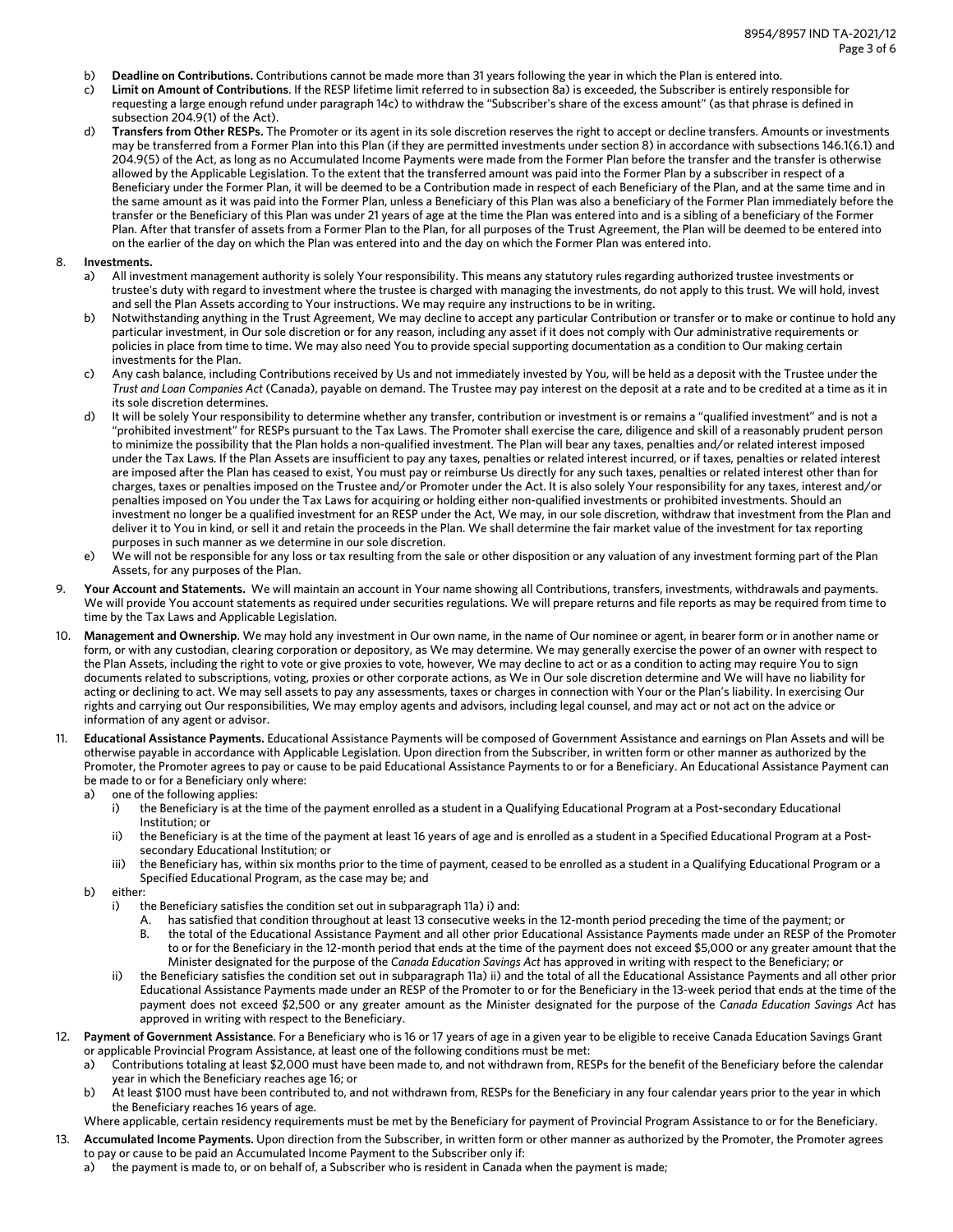- b) the payment is not made jointly to, or on behalf of, more than one Subscriber. Where section 17 applies and an Accumulated Income Payment is to be made to the Estate Representative of a deceased Subscriber, if there are multiple Estate Representatives, unless all Estate Representatives agree and otherwise instruct the Promoter in writing to whom an Accumulated Income Payment is to be made, and payment under that instruction would be in accordance with Applicable Legislation, the Accumulated Income Payment will be made in the name of the estate of the deceased Subscriber; and
- c) any of:
	- i) at the time of the payment, it is after the ninth (9th) year that follows the year in which the Plan was entered into and each individual (other than a deceased individual) who is or was a Beneficiary has attained 21 years of age before the payment is made and is not eligible under the Plan to receive an Educational Assistance Payment;
	- the payment is made in the 35th year following the year in which the Plan was entered into; or
	- iii) each individual who was a Beneficiary is deceased when the payment is made.

The requirements in paragraph 13c) i) are deemed to be met in respect of a Beneficiary if that Beneficiary suffers from a severe and prolonged mental impairment and the Promoter has received written authorization from the Minister of National Revenue to waive the conditions set out in clause 146.1(2)(d.1)(iii)(A) of the Act. On the request of a Subscriber, the Promoter will make a written application to the Minister of National Revenue to request the Minister's authorization in this regard.

### 14. **Payments Out of the Plan; Refunds of Contributions**.

- a) Payments Out. Before making a payment, the Promoter may determine whether any conditions precedent as required under the Trust Agreement and/or the Applicable Legislation are satisfied; its determination will be final and binding on the Subscriber, the Beneficiary and all other persons who may be eligible to receive money from the Plan. The Promoter may establish a limit on the number of payments allowed from the Plan each year. If allowed under the Applicable Legislation, the Promoter will make any of these payments out of the Plan's net earnings, Government Assistance and/or the Contributions (for payments to another RESP under subparagraph (iii) below only), when the Subscriber asks the Promoter to do so in the form and manner provided by the Promoter and the Subscriber provides any documentation required by the Applicable Legislation or as required by the Trustee in its discretion:
	- i) Educational Assistance Payments under section 11;
	- ii) payments to, or to a trust in favour of, a Designated Educational Institution;
	- iii) payments to a trust that irrevocably holds property pursuant to another RESP; or
	- iv) Accumulated Income Payments under section 13.
- b) Taxes. Tax information return slips will be issued and taxes will be withheld from any payment out of this Plan, as required by the Applicable Legislation.
- c) Refunds of Contributions. At any time, the Subscriber may ask for a Refund of Contributions to be paid to the Subscriber. The Promoter will pay the Refund of Contributions as directed as long as the Refund of Contributions:
	- i) is requested on the form provided by the Promoter and all requested information is provided by the Subscriber;
	- ii) complies with the terms of the Plan, including the Applicable Legislation; and
	- iii) does not exceed the lesser of total Contributions (less any previous refunds) and the value of the Plan Assets at the time of the Refund of Contributions (less any repayment of Government Assistance, as required by the Applicable Legislation).
- d) Government Assistance. If required by the Applicable Legislation, Government Assistance will be refunded from the Plan Assets to the appropriate government authority.
- 15. **Payments, Transfers and Asset Liquidation Generally.** The following applies to any withdrawals, transfers or any other payments required under the Trust Agreement including fees and expenses under section 21 , all referred to in this section as "Payment" or "Payments", and any other time assets are liquidated:
	- a) It is solely Your responsibility to ensure that there is sufficient cash in the Plan to make Payments. We are not required to make any Payment in kind.
	- b) In order to make any Payment, to the extent We deem appropriate, We may, without notice to You, sell all or convert part of any of the Plan Assets at the price or prices as We, in Our sole discretion, may determine, and We will deduct any applicable fees and expenses. We will have no liability to You in respect of any sold or converted Plan Assets or for any losses that may result from those sales or conversions.
	- c) We will withhold and remit any income taxes as required.
	- d) A Payment or asset liquidation will only take effect in accordance with the Tax Laws and any other applicable law. No withdrawal or transfer will be made until all liabilities (including for all fees, charges and taxes) have been paid or provided for.
	- e) Where a transaction is carried out or an entitlement on Plan Assets (such as dividends) is received in a foreign currency, it will be converted to Canadian currency. Any exchange required between Canadian and foreign currency will be carried out by CIBC or a member or associate of the CIBC Group (any of which is referred to in this paragraph as "CIBC"). In performing any actual currency conversion in or for the Plan, CIBC will act as principal in buying and selling currency from and to You and CIBC will earn spread-based revenue determined by the difference between the rates at which CIBC buys and sells the currency, the rates determined by CIBC in its sole discretion at the time of the buy and sell without having to obtain rates that limit the spread-based revenue. The spread-based revenue will be in addition to any commission, fee or revenue otherwise payable by You to CIBC on the transaction giving rise to the conversion of currency or otherwise payable to the Trustee of the Plan. The spread-based revenue will be in addition to any commission, fee or revenue otherwise payable by You on the payment out or on the account or otherwise payable to the Trustee or Promoter.
	- f) We will be discharged from all further duties and liabilities in respect of any Payment of Plan Assets.
	- g) We are not required to make a Payment from the Plan at any time if We determine that We may suffer legal and/or reputational risk, or that We may be in violation of any law, rule, regulation, agreement or internal policy applicable to us. Without limiting the generality of the previous statement, this includes the *Special Economic Measures Act* (Canada), or any other regulatory sanctions.

## 16. **Plan Termination.**

- a) You may terminate the Plan by giving Us written notice.
- b) We may terminate the Plan at any time without notice, including:
	- i) if Your account with the Promoter is terminated or closed as provided in any account agreement with the Promoter;
	- ii) if the Plan contains a zero balance or a small amount and has remained at a zero balance or below that small amount level for a period of time, that small amount and period as determined by Us in Our sole discretion; or
	- iii) You have terminated the Plan or the Promoter has terminated your account with the Promoter, but You have not directed a withdrawal or transfer of all of the Plan Proceeds.
- c) The Plan must be terminated on or before the Termination Date. If the Plan has not been terminated by no later than six months before the Ultimate Termination Date, the Promoter will advise the Subscriber that the Ultimate Termination Date is approaching. On the Termination Date, the Plan Assets must be used for one or more of the purposes set out in section 2 . Unless the Promoter receives a proper payment or refund direction under section 14 at any time before the Termination Date that results in the termination of the Plan, on Termination Date, the Promoter will pay:
	- an Accumulated Income Payment to the Subscriber, if an Accumulated Income Payment is permitted by section 13 or the Act; or
- ii) if an Accumulated Income Payment is not allowed by the Act to any Subscriber, an equivalent payment to the Designated Educational Institution. The Trustee or the Promoter will be entitled to sell Plan Assets to provide for any payment in connection with Plan termination and neither the Trustee or Promoter will be liable for any losses, expenses or taxes You or any other person incurs as a consequence arising from the sale. Subsequent to such sale and payment, any remaining Plan Assets will be distributed to the Subscriber as a Refund of Contributions in cash or in kind as the Promoter or the Trustee will decide in its sole discretion.
- e) Any termination will not affect the liabilities or obligations under the Trust Agreement incurred prior to the termination and provisions regarding liability, limitation of liability and indemnity will survive termination of the Plan.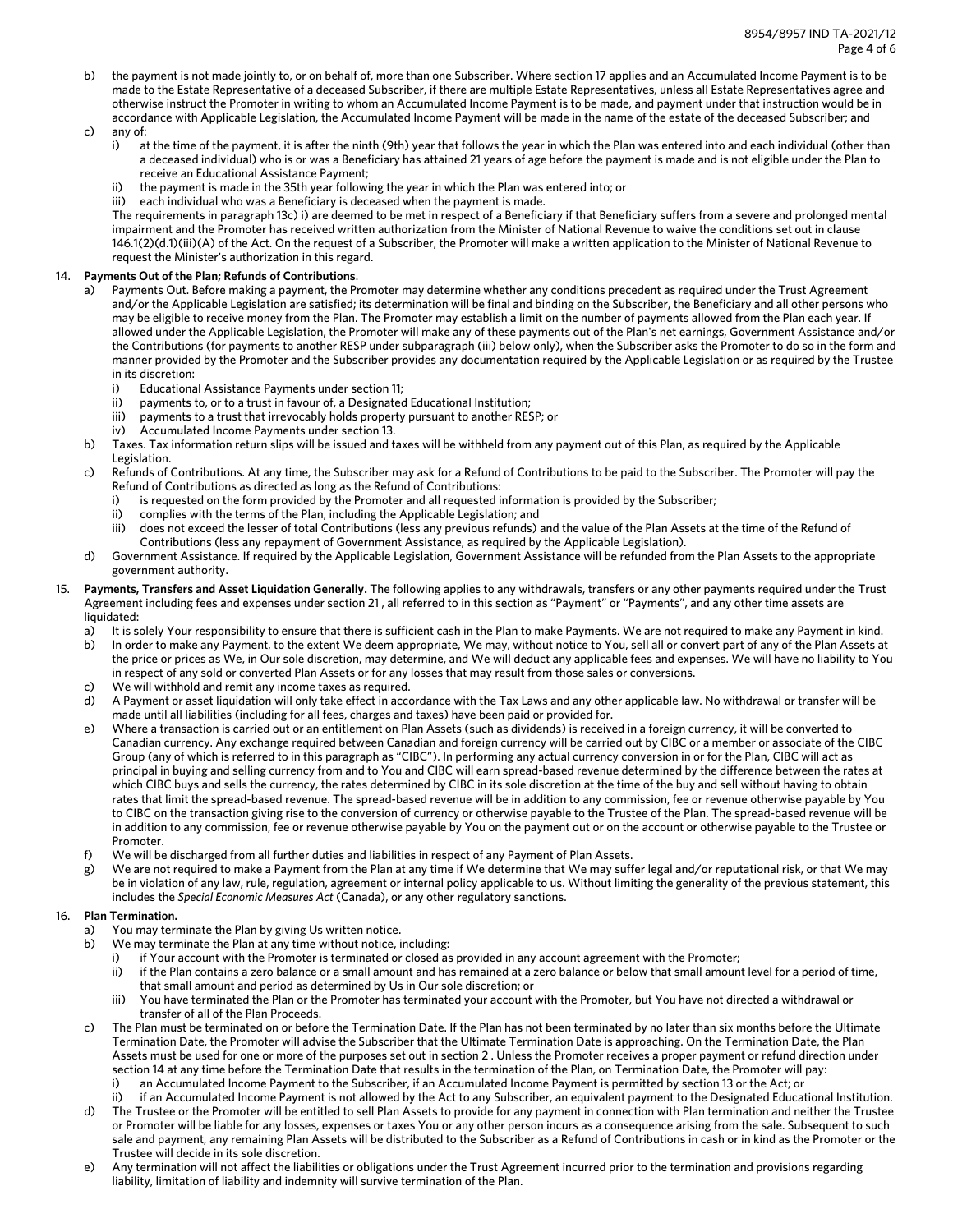- 17. **Death of a Subscriber.** This provision does not apply to a Public Primary Caregiver.
	- Where there are Joint Subscribers with right of survivorship, on death of the first of Joint Subscribers, the deceased Subscriber's rights in the Plan pass by right of survivorship to the surviving Subscriber. After the death of any Joint Subscriber, on request of the Estate Representative of the deceased Joint Subscriber, We will provide the Estate Representative with any documents and other information about the Plan that the deceased Subscriber would have been entitled to while alive, for a Plan that is joint with right of survivorship, up to and including the date of death, for any other joint Plan, as long as the Estate Representative has rights to the Plan. This includes, among other things, Plan forms, correspondence, transactions, statements, vouchers and balances.
	- b) On death of a sole Subscriber, death of a Joint Subscriber where there is no right of survivorship, or in the case of Joint Subscribers with right of survivorship, death of the last of Joint Subscribers;
		- i) the Promoter will deal with the deceased Subscriber's Estate Representative regarding the deceased Subscriber's interest in the Plan; ii) No person may become successor Subscriber of the Plan until the Estate Representative so directs Us in writing as required by Us, and that
		- person signs the documentation and takes the steps required by the Promoter to become successor Subscriber to the Plan; iii) We are entitled to rely on the written direction of the Estate Representative as to who shall become successor Subscriber and are expressly absolved of any responsibility to see to the application of the Plan Assets, how the Plan may be operated by the successor Subscriber or with respect to any terms of Your estate or the Estate Representative's obligations to Your estate and no Beneficiary or person claiming through Your estate shall have any recourse against Us.
- 18. **Access to the Court.** If there is a dispute or conflict about:
	- a) not making any payment or transfer from the Plan as set out in subparagraph 15g);
	- b) who is legally authorized to instruct on or entitled to the Plan and direct payments during Your life or on Your death; or
	- c) in Our view, a failure of persons entitled on Your death to properly instruct Us regarding the Plan,

We are entitled to either apply to the courts for directions or pay the Plan Proceeds or portion of Plan Proceeds into court and be discharged on that payment, and, in any such case, fully recover any legal costs We incur in this regard in accordance with section 21. This is in addition to any right at law of a trustee to pay trust assets into court. Neither the Promoter nor the Trustee will have any liability for any taxes or repayment of Government Assistance resulting from any payment into court.

19. **Delegation by Trustee.** You authorize Us to delegate to the Promoter and any others, the performance of administrative, custodial and any other duties relating to the Plan as We may determine appropriate from time to time.

You acknowledge that We may pay the Promoter all or any portion of Our fees and reimburse the Agent for its out-of-pocket expenses in performing its delegated duties. You also acknowledge that the Promoter will earn normal brokerage commissions on investment transactions processed by Us or the Promoter. You agree that the Promoter or its affiliates may act as principal or market maker on the other side of a transaction or as part of larger transactions for the Plan, including options, fixed income and currency conversion transactions, and You agree to pay the Promoter the applicable commissions on these transactions. You acknowledge and agree that all protections, limitations of liability and indemnifications given to Us under the Trust Agreement, are also given to and are for the benefit of the Promoter.

- 20. **Delegation by You.** You may, by way of a duly executed power of attorney, in a form acceptable to Us, appoint an agent to give investment instructions, or otherwise deal with the Plan as Your agent, however We reserve the right to require proof satisfactory to Us, including requiring court documentation to that effect of the agent's authority, including with respect to any specific transaction, and also to refuse to deal with Your agent. You release Us from any claim or liability when acting upon the instructions of Your agent. Unless Your power of attorney specifically states otherwise, Your agent appointed under the power of attorney may provide Us and the Agent with information necessary for the "Know Your Client" regime under securities regulation and We may rely on that information.
- 21. **Fees and Expenses.** We are entitled to receive and may charge against the Plan reasonable fees and other charges specifically referred to in the Trust Agreement and any other published fees and charges that We establish from time to time in conjunction with the Promoter. We will give You notice of a change in the amount of any published fees as required by securities regulation. We are also entitled to reimbursement for all taxes, penalties and interest, legal fees and for all other costs and out-of-pocket expenses incurred by Us in connection with the Plan other than for charges, taxes or penalties imposed on the Promoter and/or Trustee under the *Tax Act*. Without limiting the generality of the previous statement, We are specifically entitled to recover any legal fees and expenses incurred by Us in connection with any dispute, conflict or uncertainty arising:
	- a) as a result of not making any Payment from the Plan as set out in subparagraph 15g);
	- b) during Your lifetime, regarding who is legally authorized to instruct on the Plan or direct payment of Plan Proceeds;
	- c) from the disposition of the Plan or Plan Proceeds on Your death;
	- d) out of a third-party demand made upon the Plan; or
	- e) Your or any other person's interest or alleged interest in the Plan, including any issues involving marriage or common-law partnership breakdown.
- 22. **Our Liability.** We are entitled to act upon any instrument, certificate, notice or other writing believed by Us to be genuine and properly signed or presented. When the Plan is terminated and all of the Plan Proceeds are paid out, We will be released and discharged from any further responsibility or obligation in connection with the Plan. We will not be liable for or in respect of any tax, penalty, interest, loss or damages suffered or incurred by the Plan, You or any other person in connection with the Plan, as a result of:
	- a) the acquisition, holding or transfer of any investment, or as a result of payments out of the Plan, made in accordance with instructions given to Us, or pursuant to any direction by You to terminate the Plan or as a required by Applicable Legislation;
	- b) as a result of Us acting or declining to act in accordance with instructions given to Us; or
	- c) otherwise in accordance with the terms of the Trust Agreement,

unless caused by Our gross negligence, bad faith or wilful misconduct, or in Quebec, unless caused by Our intentional or gross fault. Without limiting the generality of that statement, You will have no claim whatsoever against Us in relation to any losses, diminution, damages, charges, costs, taxes, assessments, levies, interest, demands, fines, claims, penalties, fees or expenses incurred directly or indirectly with respect to the administration or trusteeship of the Plan or the Plan Assets ("Liabilities"), except Liabilities directly caused by Our gross negligence, bad faith or wilful misconduct, or in Quebec, unless caused by Our intentional or gross fault. You specifically acknowledge that We will not be responsible for Liabilities caused by any action or inaction of the Trustee or the Promoter in each one's personal capacity.

The Trustee shall have only the obligations and liabilities provided in the Trust Agreement and for greater certainty, shall not have any of the duties, obligations, or liabilities of an administrator of the property of others within the meaning of the Civil Code of Quebec.

You, Your heirs and Estate Representative and each beneficiary under the Plan agree to and by this Trust Agreement do indemnify and save harmless Us, Our associates and affiliates and each of Our and their respective directors, officers, custodians, agents (including the Promoter) and employees from and against all Liabilities of any nature whatsoever (including all expenses reasonably incurred in Our or their defence) which may at any time be incurred by any of Us or them, or be brought against any of Us or them by any person, regulatory authority or government authority, and which may in any way whatsoever arise out of or be connected in any way with the Plan. (This indemnity does not apply with respect to charges, taxes or penalties imposed solely on the Promoter and/or Trustee under the Act.) If We or any of them are entitled to and make any claim under this indemnity, We may pay the claim from the Plan Assets other than Government Assistance as provided in Applicable Legislation. If the Plan Assets other than Government Assistance as provided in Applicable Legislation are insufficient to cover the claim, or if the claim is made after the Plan has ceased to exist, You agree to personally pay the amount of the claim and We may apply monies held for You in any other account with any member of the CIBC Group, including the Promoter, other than a registered retirement savings plan or registered retirement income fund, to eliminate or reduce the claim.

The provisions of this section 22 shall survive the termination of the Plan.